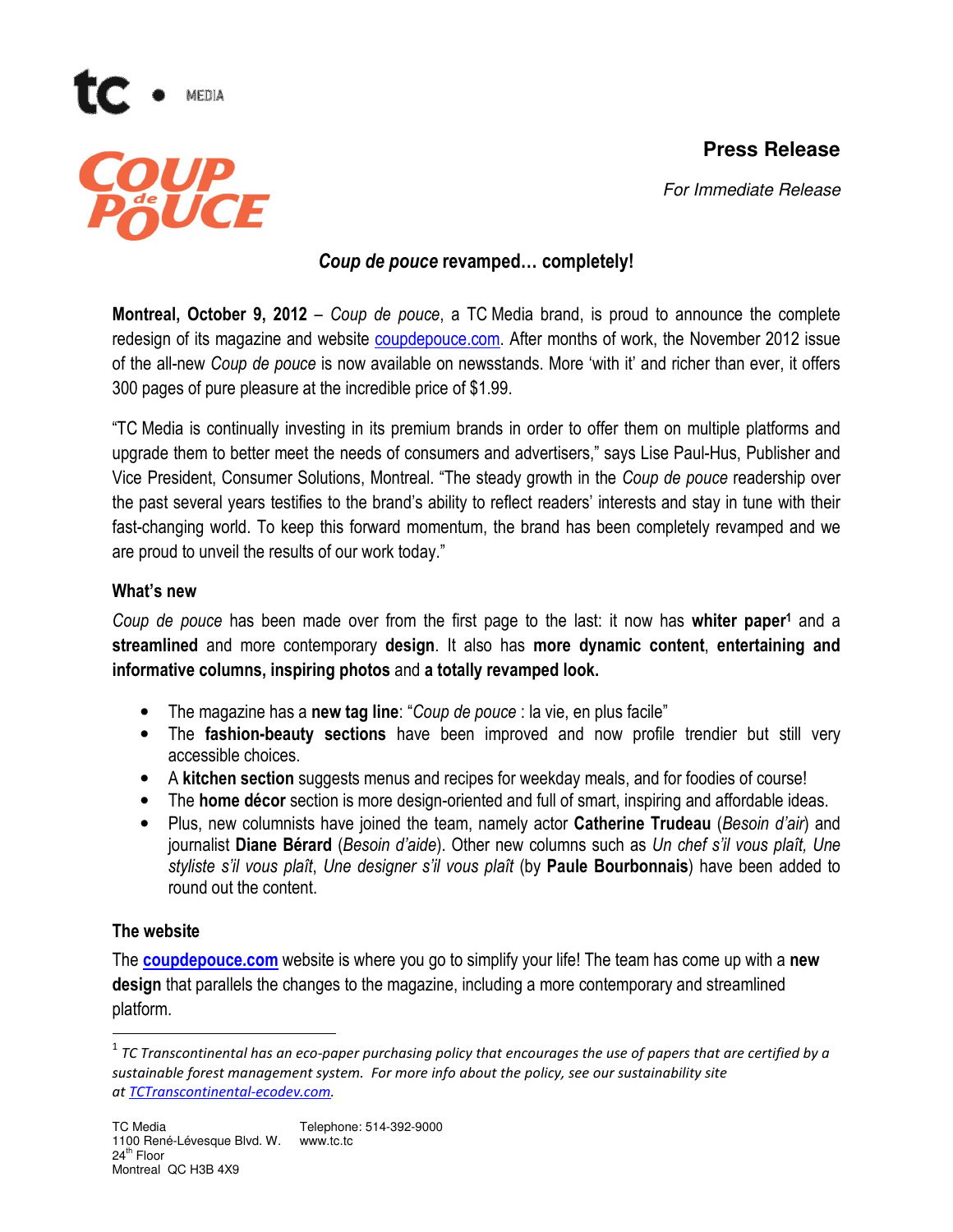

- The site has a new "personalities" sub-page at www.coupdepouce.com/vacancesfetes/personnalites that meshes the online content with the magazine content, adding extras to the magazine interview.
- The newsletters have been reworked, as has the mobile site, so that all the Coup de pouce brand platforms have the same visual identity, for greater coherence.

"Excited and nervous both, that's how I feel after months of working on revamping a magazine that already has a dedicated readership," said Sylvie Poirier, Interim Chief Editor and Director of Multi-Brand Content. "I can only salute the professionalism and passion of every member of the team. The results make us proud and I'm certain that this new environment, more streamlined and contemporary, will please our Coup de pouce community… and our partners!"

The new features have been integrated with the same rigour, passion and excellence that make Coup de pouce a trusted and inspiring source for its well-informed and demanding readership.

## Revealing studies

Before embarking on the redesign of the Coup de pouce brand, the team had **CROP** conduct an exhaustive study to measure changes in the elements that strike a chord with Quebec women. The survey provided essential data, showing that over the past three years behaviours have greatly changed… so it was time for Coup de pouce to change too! In addition, Ad hoc recherche conducted several surveys of female readers, ex-readers and magazine readers, as well as advertisers, to gain a better understanding of the audience and improve the brand's ability to accompany, inform and inspire its audience. The surveys revealed a strong attachment to Coup de pouce which is considered a credible and reassuring ally in dealing with the twists and turns of daily life.

#### About Coup de pouce

Quebec's Number 1 magazine and website with more than 1.1 million<sup>2</sup> loyal readers and 317,000 unique visitors per month<sup>3</sup>, Coup de pouce has been the flagship publication of the Quebec magazine industry for 28 years. Known as a practical magazine par excellence, Coup de pouce, supported by a passionate, curious and creative team, has always been true to its mission of accompanying women in their lives at work and at home as they deal with the challenges of change in our fast-paced society.

#### About TC Media

One of Canada's leading providers of media and interactive marketing solutions, TC Media offers a comprehensive line of products and services and an integrated approach to activating customers' marketing. TC Media is one of Canada's largest media groups, reaching 22 million consumers through its multiplatform offering. The group, which has about 3,800 employees, owns a number of major consumer and business media brands that are leveraged across multiple platforms. TC Media is also the leading

- 1100 René-Lévesque Blvd. W. www.tc.tc
- 24<sup>th</sup> Floor

 $\overline{a}$ 

 $2$  Source: PMB Fall 2012, 12+

 $^3$  Average per month between September 2011 and August 2012. Source: ComScore

TC Media Telephone: 514-392-9000

Montreal QC H3B 4X9